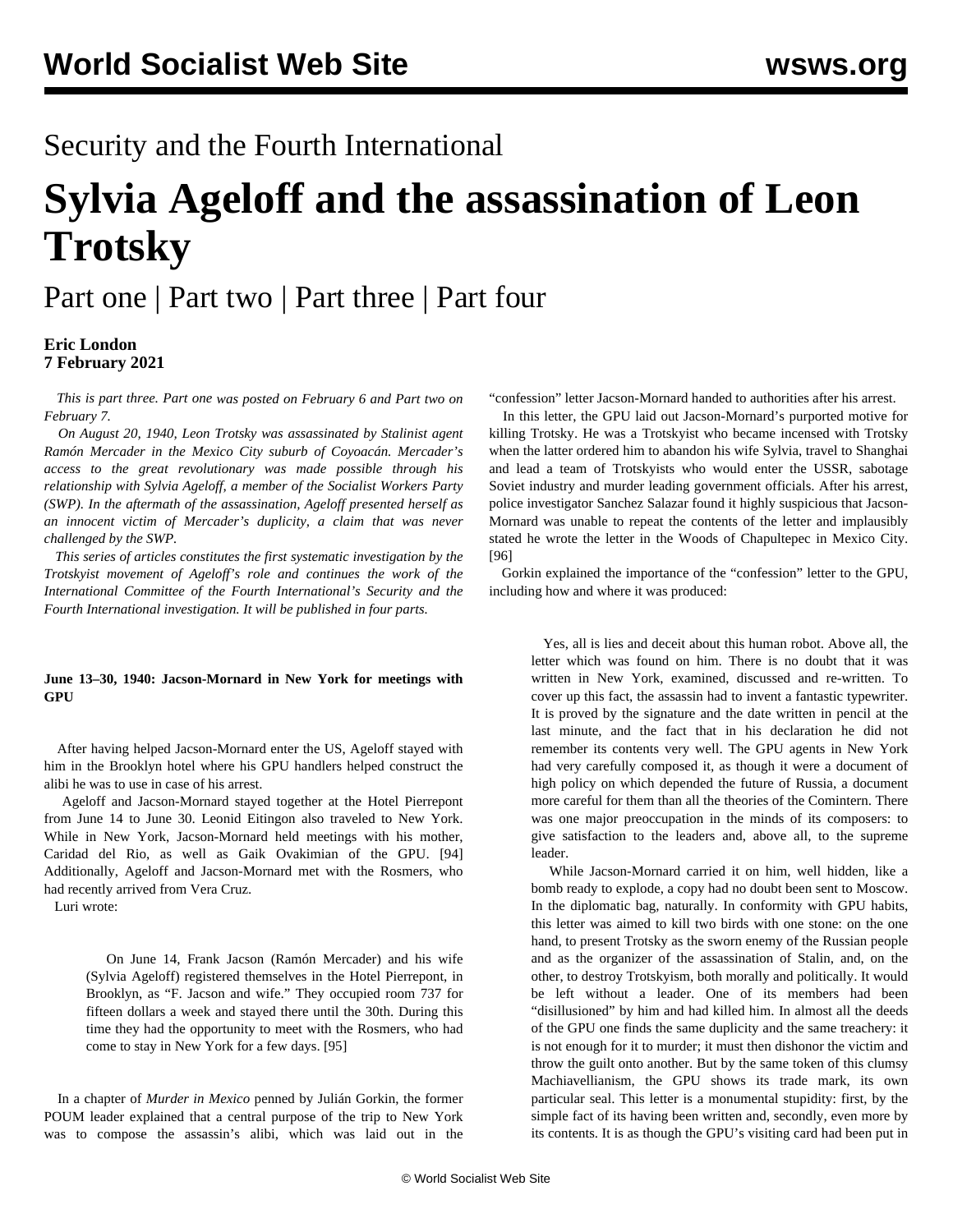The importance of constructing this false narrative explains why Jacson-Mornard's visit to New York lasted two full weeks. Clearly, extreme secrecy was required to discuss, write and re-write this false confession. During this critical period, Jacson-Mornard was living with Ageloff in room 737 at the Hotel Pierrepont.

 Gorkin explained that the letter served another purpose: to prevent Jacson-Mornard himself from revealing anything about how the assassination was planned:

 There is no doubt that it was prepared in the hope that the latter [i.e., Jacson-Mornard], in turn, would be killed. Thus the GPU flattered itself that it could kill three birds with one stone: its agent too would be killed, and this would be his "testament." The fact that Trotsky, fatally wounded, had prevented his secretaries from killing his murderer, had been a supremely clever move on his part; he had retained his political reasoning to the end. Thus all the lies, all the treachery could be unveiled, or almost all of them. [98]

#### **June 30, 1940: Ageloff helps Jacson-Mornard return to Mexico**

 At the end of the stay of Ageloff and Jacson-Mornard in New York, the GPU arranged for Jacson-Mornard to surreptitiously reenter Mexico. From their hotel room and with Ageloff present, Jacson-Mornard called Eastern Airlines and arranged for his return trip. [99]

 He would not fly all the way to Mexico City, despite the fact that money was not an obstacle for him. Instead, he bought plane tickets to New Orleans and then to San Antonio. From San Antonio he was to travel to the US-Mexico border at Laredo, where he would cross on foot. [100] From the Mexican side of the border, he was to take a train to Mexico City.

 When Jacson-Mornard arrived in San Antonio, he called Ageloff and informed her that he was about to enter Mexico. [101] FBI records confirm that he left New York "via Eastern Air Lines on June 30, 1940 for Laredo Texas. In Laredo, he claims to have walked across the International Bridge and to have taken the Mexican National Railway to Mexico City." [102]

A separate FBI report noted:

 By walking across the International Bridge at Laredo, and using the original tourist card to travel to Mexico City by train [i.e., the tourist card he acquired upon his first entry into Mexico], he was able to return to Mexico City without any record being made as to his reentry, since the train guards make no record of tourists who exhibit their tourist cards for travel. [103]

 This complex plan enabled him to enter Mexico undetected and without customs inspection. As a result, there would be no official immigration record of his having been in Mexico when the assassination was to take place.

 According to Volkogonov, the implications of Jacson-Mornard's new mission "sent a chill down Ramón's spine" and he suffered "a brief depression in June." [104] After his trip to New York, Jacson-Mornard became aware that the success of his mission was a matter of life or death for all those involved, including himself, his mother, Caridad del Rio and Eitingon. Volkogonov wrote:

 A blow had been attempted in May, but a miracle had saved the leader of the World Party of Social Revolution. Eitingon knew there could be no more such errors. At stake were not only the life of the man who had barricaded himself in his Mexican villa, but Eitingon's own and those of his family. He had to find a way to infiltrate his man into Trotsky's house. … [105]

 Documents now available at Mexico's General Archive of the Nation make clear that Jacson-Mornard's new assignment had sent him into crisis.

 The precise date of Jacson-Mornard's arrival in Mexico City is not known. He did not check into his new hotel in the capital until July 5. Puigventós wrote, "According to what Jac later would say, he had grown sick in a town near Puebla, where he rested." [106]

Puigventós explained:

 After returning to Mexico, according to information acquired by the Mexico City police, Ramón Mercader did not establish himself in the hotel where he had stayed with Sylvia before, the Hamburg, neither in the Shirley Courts apartments, where he had had various encounters or conversations with Eitingon and his mother. He stayed at another, the Maria Cristina, in which he first left his baggage and established himself definitively beginning on July 5 to 14, 16, and 18 to 9th [of August]. [107]

 The post-assassination investigation carried out by Mexican police confirms that Jacson-Mornard was acting erratically. He did not return to his hotel on the nights of July 15 and 17, and staff at the Maria Cristina hotel explained that Jacson-Mornard shut himself off from outside communication. One police report stated, "He was not receiving correspondence directed to him, nor phone calls, nor visits. The only circumstance was that he slept during the day and left at night. He was accustomed to returning every day between 4 and 5 in the morning. [108]

 Ageloff's letters at the time reflect the fact that she was nervous about Jacson-Mornard's actions during the month of July and early August. The GPU could not account for their agent or the confession statement that he had carried with him. Puigventós wrote: "During the next three weeks [after he left New York], Sylvia did not receive any news from him and grew worried." [109]

#### **July-early August 1940: suspicions at the Trotsky compound**

 After his return from New York, Jacson-Mornard's strange behavior raised concerns among members of Trotsky's household. Deutscher wrote that upon learning of his assignment:

**July 1940: Jacson-Mornard displays increasingly erratic behavior**

Even this master dissembler (who during the twenty years of his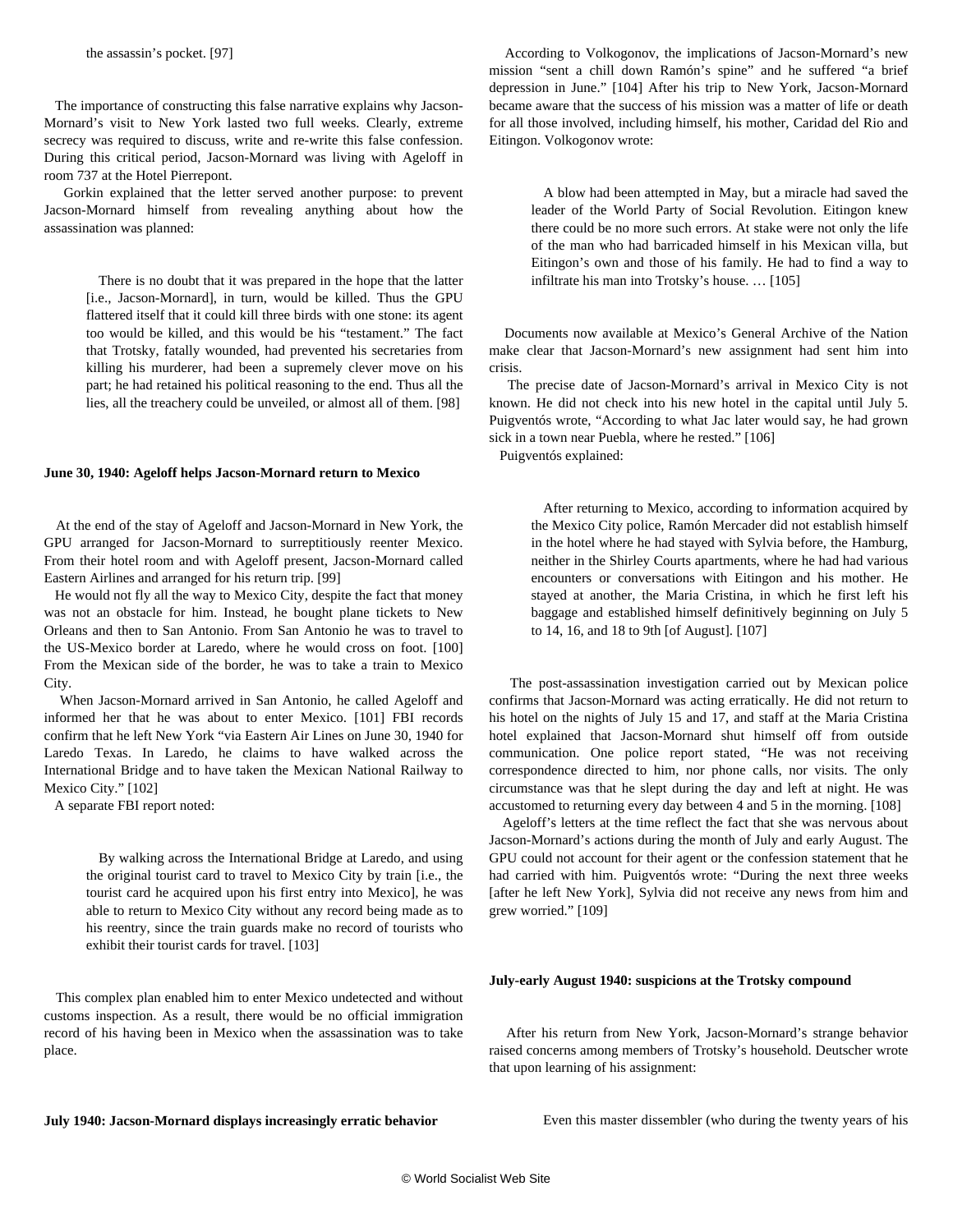imprisonment was to foil all investigators, judges, doctors, and psychoanalysts attempting to discover his real identity and his connections) began to lose nerve as his deadline approached. He returned from New York, where he probably got the final briefing on his assignment, in a brooding mood. Usually robust and gay, he became nervous and gloomy; his complexion was green and pale; his face twitched; his hands trembled. He spent most of his days in bed, silent, shut up in himself, refusing to talk to Sylvia. Then he had fits of gaiety and garrulousness which startled Trotsky's secretaries.

 He boasted of his Alpinist exploits and of the physical strength which enabled him "to split a huge ice-block with a single blow of an ice-axe." At a meal he demonstrated the "surgical skill" of his hands by carving a chicken with unusual dexterity. (Months later those who witnessed this "demonstration" recalled that he had also said that he had known Klement well, Klement whose dead body had been found dismembered with such "surgical skill.") [110]

 The exact dates and circumstances of Jacson-Mornard's visits with Trotsky's secretaries in July 1940 are not known. In addition to this provocative behavior, the guards at Trotsky's compound did not understand why he failed to return to pick up the car he had dropped off before his trip for New York. Puigventós wrote:

> In the house on Avenida Viena they also realized [his strange behavior] quickly. In the first place they asked themselves about his long absence. Everything indicated that after returning to Mexico he delayed many days in recovering the car that he had loaned them. Was he really sick? Was his nervousness playing tricks on him? Had he begun preparations for an attack? [111]

 Puigventós then quoted a declaration made by Natalia Sedova to the police:

 He returned, however, only a month later, approximately. He seemed very skinny and seemed ill. We asked him why it had taken him so long and he told us that he had returned from his prior trip, but he had to travel within the country. He added that he suffered a liver crisis. His presence was very brief, he took his car and he left. [112]

 There are clear indications that the GPU was beginning to doubt Jacson-Mornard's reliability. More than a month had passed since his return to Mexico, but Jacson-Mornard had taken no action to fulfill his assignment. Trotsky was still alive, hard at work exposing the role of the GPU in the May 24 attempt on his life. Moscow was impatient.

 On August 7 or 8, Jacson-Mornard received a telegram in English, which Puigventós believes came from Eitingon.

 The telegram contained the type of message that no GPU agent wanted to receive. It read: "PLEASE COME BACK TO NEW YORK AT ONCE." [113]

#### **August 8–9, 1940: Ageloff flies to Mexico City**

 It is not known if or how Jacson-Mornard responded to this telegram, but Ageloff left for Mexico City immediately. Puigventós wrote, "Supposedly then he [Jacson-Mornard] had asked Sylvia to travel to Mexico City to meet with him and take care of him." [114]

 Ageloff's abrupt decision to fly to Mexico City underscores the urgency of her trip. In 1940, flight service from New York to Mexico City was prohibitively expensive and took over 16 hours. But Ageloff spared no expense in reaching Mexico City as quickly as possible, though the cost is difficult to square with her Depression-era public servant's salary. She secured time off from work and left on a Thursday, not even waiting for the end of the workweek. At this point, she had already spent three months off her day job that year.

 It is impossible to believe that her urgent return to Mexico City, at great cost, was merely to provide comfort for a grown man afflicted with an upset stomach or altitude sickness, as she would later claim.

 It was only in February of 1940—six months before Ageloff's trip—that a relatively rapid flight route was established between the two cities. In February, two of the largest airlines—Eastern and Pan American—inaugurated a joint venture to establish overnight service between the two cities. In 1940, domestic round trip flights across the United States cost the equivalent of \$4,500 today. [115] International travel on a new route may have cost even more.

 The new service traveled by Ageloff, called the "Mexican Flyer," was opened with great fanfare, attracting national news attention. [116] The *Washington Evening Star*reported February 26, 1940: "Ceremonies opening overnight plane service between Washington and Mexico City by way of Brownsville, Tex., will be held at Washington Airport Wednesday at 9 p.m. Members of the diplomatic corps and State Department officials are expected to attend." [117] The Mexican ambassador to the US also attended and his daughter "christened the first plane."

 FBI documents establish that Ageloff traveled via Eastern-Pan Am's "Mexican Flyer" service. She departed from New York City on August 8 at 7:15 p.m. on an Eastern Airlines DC-3 plane, stopping in Washington D.C., Atlanta, New Orleans, Houston, Corpus Christi and Brownsville, Texas. She arrived in Brownsville the next morning, at 8:10 a.m., and transferred to a Pan American flight leaving Brownsville at 9:10 a.m., stopping in Tampico, Mexico before arriving in Mexico City at 12:35 p.m. [118] A passenger list from the flight showed there were only 10 other passengers on Ageloff's flight to Mexico City, indicating the exclusive character of this new overnight line. [119]

 In comparison to the expensive trips Ageloff made for what she claimed was a "personal" trip, SWP leaders traveling to visit Trotsky for political reasons usually drove to Mexico City all the way from Minneapolis or New York—a distance of over 2,000 miles. During the prosecution of the SWP leadership in the 1941 Minneapolis sedition trial, government prosecutors introduced evidence from a Texas car repair shop showing that the SWP delegation's old Pontiac had broken down along the way on one trip, leaving the SWP leaders stranded. [120]

 Shortly after learning that Ageloff was planning to come to Mexico, Jacson-Mornard returned to the Trotsky compound and told Sedova that Sylvia was returning and wanted to visit the Trotskys. He tried to schedule a time for the couple to meet with them. Sedova explained in a police interview after the assassination:

Two days later [i.e., after he had picked up the car] he came back to tell us (on the patio) that Sylvia had vacation and was going to come to spend them in Mexico by plane, in order to enjoy the good weather. This day he also brought a nice box of sweets, saying that Sylvia had sent them and that he was sorry he forgot them during his first visit. To my husband he brought a book called *Hitler and Stalin*, whose author I don't remember now. He told us also that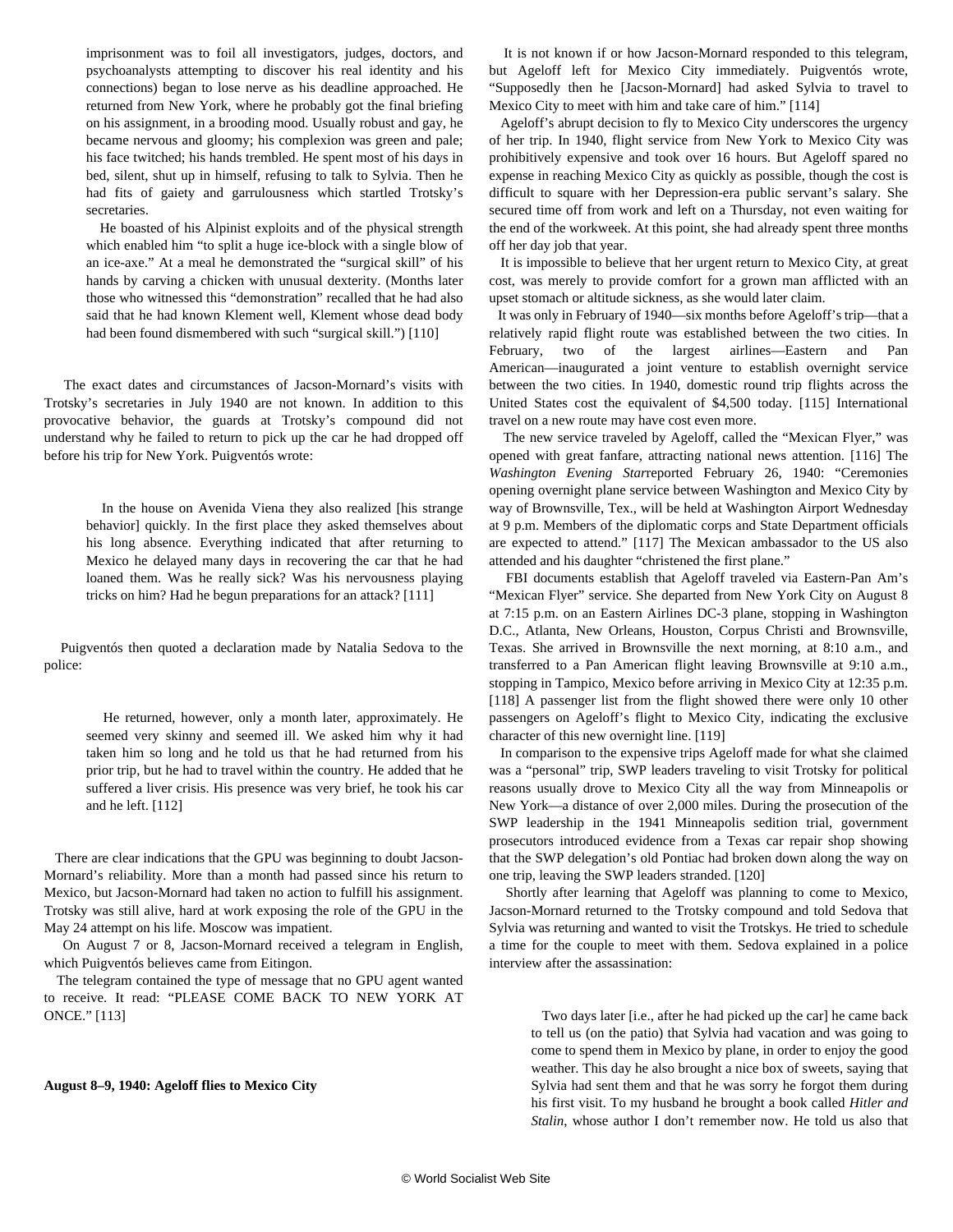Sylvia had to come the next day and asked if we could receive her on Saturday. This day was impossible, and we proposed a visit for Monday or Tuesday. [121]

 Upon Ageloff's arrival, Jacson-Mornard moved out of the Maria Cristina hotel. The couple checked into a new hotel, the Hotel Montejo, at approximately 1:30 p.m. [122] According to police records from late August 1940, "During their stay Jacson did not receive any visits or cards." [123]

 On August 10, the day after she arrived in Mexico City, Ageloff visited the Trotsky house. When Mexican police later asked her the purpose of this visit, she said, "Only to say hello and let them know that she was in the city." [124] After Ageloff's arrival in Mexico City, Sedova later explained, Jacson-Mornard "began to visit us more and more often." [125]

#### **Early-mid August 1940: Ageloff falsely tells Sedova that she and Jacson-Mornard are married or engaged**

 During one of these initial visits, Ageloff told Sedova that the two were engaged to be married. Luri wrote that upon her arrival in Mexico City:

 Sylvia found Ramón very deteriorated. To her sister Hilda she wrote: "Jac has diarrhea or something even worse." He seemed exhausted, had lost weight and appeared very irritable. However, their romantic life appeared to be going well. She confessed to Natalia Sedova that Jac had asked her to marry him. Natalia used the occasion to offer her advice about married life. [126]

 Based on Sedova's later statements, it appears that Ageloff told Sedova that she and Jacson-Mornard had already been married, not that they were engaged. Sedova wrote that Jacson-Mornard "was received by us *first and foremost as the husband of Sylvia Ageloff*, who in our eyes was completely trustworthy (emphasis in the original)." [127]

 The fact of Ageloff's marriage was of critical importance to Sedova in agreeing to meet with Jacson-Mornard in August. But Ageloff's statement was a lie. In her interview with police following the assassination, Ageloff said that she and Jacson-Mornard were not married. The transcript of the interview identifies her as "single." Marie Craipeau said that Ageloff told her before returning from Paris to New York in February 1939 that she was engaged. [128] This was over a year before she told Sedova this "new" information.

 By making this false statement to Sedova in August, Ageloff bolstered Jacson-Mornard's bona fides at precisely the moment he was coming under increased suspicion.

#### **Ageloff brings her "husband" inside the compound**

 One week before the August 20 attack, Ageloff brought Jacson-Mornard inside the Trotsky compound for what was to become the only political discussion between Trotsky and the assassin. Sedova wrote that she and Trotsky were apprehensive of Sylvia and her "husband's" increasingly frequent visits in the period immediately leading up to Trotsky's death:

 LD [Lev Davidovich—Trotsky] was not at all inclined to sacrifice his rest period for "Jacson." It was very well known that for a serious discussion the day and the hour had to be arranged with LD in advance. "Jacson" never asked for this. He always arrived without prior notice, always at the same hour. The one and only political discussion which did take place occurred—for your information—a week before the crime. *He had arranged with me for a visit of his wife, Sylvia Ageloff. I set the very same hour, namely 5 o'clock, as the most convenient. But Sylvia came not alone but with her husband*; we met them in the patio, and I invited them into the dining room for tea.

 This was the first and the last occasion on which a political conversation took place. Sylvia Ageloff defended the position of the Minority heatedly and excitedly. LD answered her calmly and in a friendly way. Her husband interjected a few not very astute and jocular comments. All this did not take more than 15 minutes. LD excused himself; he had to do his chores, feed the animals. All of us got up. The "Jacsons" bade us farewell, and hurried away, stating, as usual, that they had some urgent business. We did not detain them, not even out of politeness. We knew that these "visits" were about to be terminated since "Jacson" was leaving Mexico. … If not today, then tomorrow, and mentally we said to ourselves, "Let him go, the sooner, the better (emphasis added)." [129]

 This discussion, in which Ageloff "heatedly and excitedly" argued the positions of the Shachtmanite minority, gave Jacson-Mornard the ability to present himself as an "orthodox" Marxist.

#### **August 17, 1940: Jacson-Mornard's "dress rehearsal" or a failed attempt?**

 A few days later, on August 17, Jacson-Mornard appeared at Trotsky's home unannounced, asserting that he wanted Trotsky to review an article he had drafted on the faction fight with the petty-bourgeois Shachtmanite minority within the SWP. This article, Jacson-Mornard explained, was the product of the recent discussion with Ageloff, Sedova and Trotsky. The brief discussion of the 17th was the first time that Jacson-Mornard and Trotsky met alone.

 It has always been assumed that August 17 was a "dress rehearsal" for the upcoming attack. But could the purpose of this visit have been to carry out the attack itself? Is it possible that Jacson-Mornard became nervous on August 17, when he came unannounced, without Sylvia? On this sunny day, Jacson-Mornard brought the raincoat which three days later he would use to hide his pistol and dagger, as well as the alpenstock he would use to carry out the attack. Why bring the raincoat and risk detection for only a dress rehearsal?

 Jacson-Mornard was able to meet with Trotsky alone. It was an opportunity that was unlikely to present itself again, especially considering the suspicions that already existed over his true role. Deutscher explained that even before the August 17 meeting, Trotsky had already grown suspicious of this man's activity:

 He [Jacson-Mornard] talked of the "financial genius" of his commercial boss and offered to carry out with him some operations on the stock exchange in order to help the Fourth International. One day, watching with Trotsky and Hansen the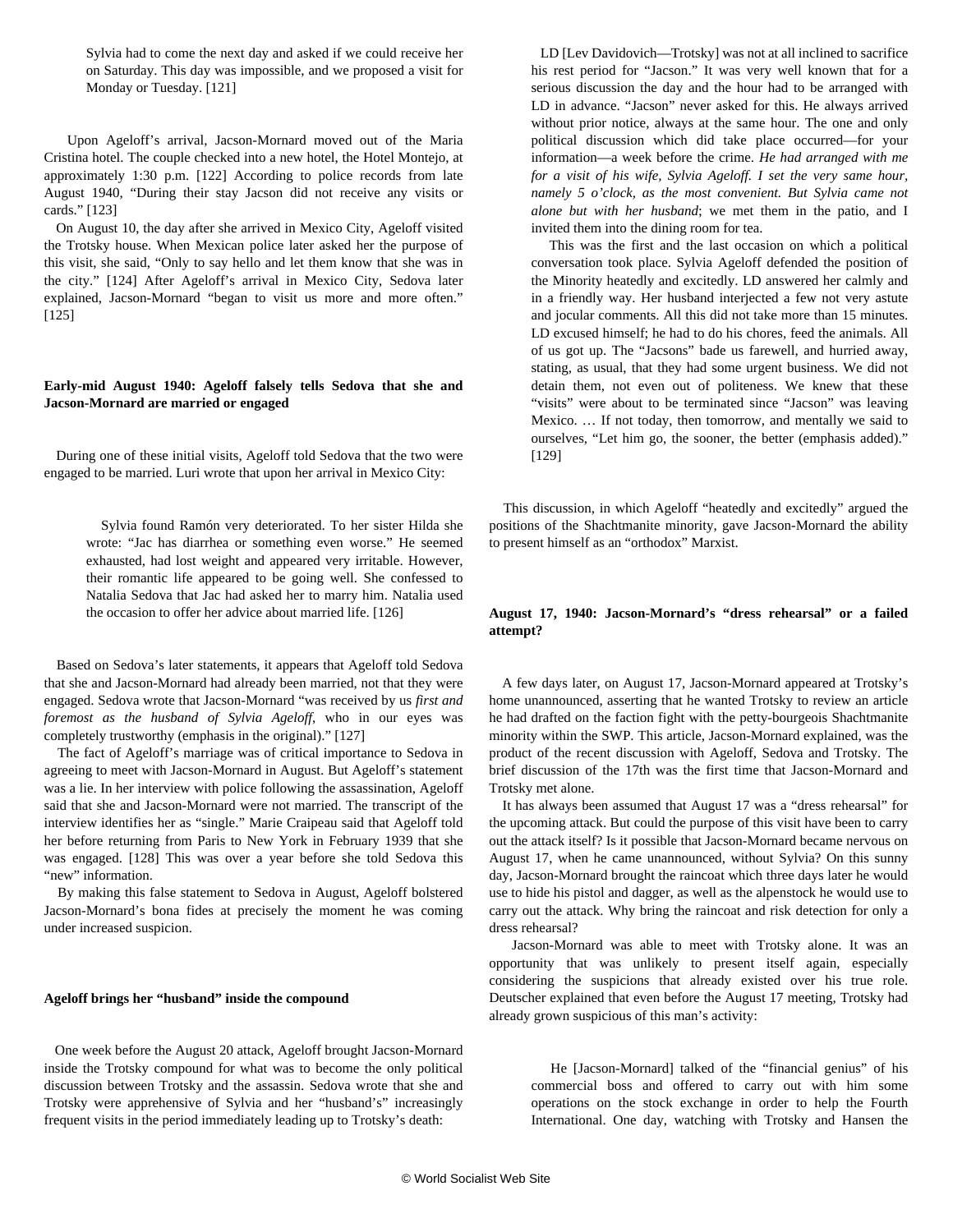"fortification works" at [the Trotsky house on] Avenida Viena, he remarked that these were worthless because "in the next attack the GPU would use quite a different method"; and asked what method that might be, he answered with a shrug.

 Members of the household were to recall these and similar incidents only three and four months later when they realized how ominous they had been. For the time being they saw in them nothing worse than signs of "Jacson's" erratic temper. Trotsky alone, who knew him so little, became apprehensive. … "Jacson's" talk about his boss, the "financial genius," and the stock exchange speculations he would undertake for the "movement" made Trotsky bristle. [130]

 Deutscher quotes Natalia Sedova's book *The Life and Death of Leon Trotsky* :

 "These brief conversations," says Natalia, "displeased me; Leon Davidovich was also struck by them. 'Who is this [Mercader's] very rich boss?' he said to me. 'One should find out. It may, after all, be some profiteer of the fascist type perhaps—it might be better for us not to receive Sylvia's husband any more.'" [131]

 The August 17 meeting deepened Trotsky's suspicions and led him to declare categorically that he never wanted to see "Sylvia's husband" again. Deutscher wrote:

> Reluctantly but dutifully, Trotsky invited "Jacson" to come with him to the study. There they remained alone and discussed the article. After only ten minutes Trotsky came out disturbed and worried. His suspicion was suddenly heightened; he told Natalia that he had no wish to see "Jacson" any more. What upset him was not what the man had written—a few clumsy and muddled clichés—but his behavior. While they were at the writing table and Trotsky was looking through the article, "Jacson" seated himself on the table and there, placed above his host's head, he remained to the end of the interview! And all the time he had his hat on and clutched his coat to himself! Trotsky was not only irritated by the visitor's discourtesy; he sensed a fraud again.

> He had the feeling that the man was an imposter. He remarked to Natalia that in his behavior "Jacson" was "quite unlike a Frenchman,"—yet he presented himself as a Belgian brought up in France. Who was he really? They should find this out. Natalia was taken aback; it seemed to her that Trotsky had perceived something new about "Jacson," but had not yet reached, or rather was in no hurry, to reach, any conclusions. Yet the implication of what he had said was alarming: if "Jacson" was deceiving them about his nationality, why was he doing it? And was he not deceiving them about other things as well? About what? [132]

 In his account of "Trotsky's Last Year," David North cited a taperecorded interview he conducted in 1977 with the prominent Mexican *Excelsior* journalist Eduardo Tellez Vargas. The latter recalled his final meeting with Trotsky, which occurred on August 17, 1940, just three days before the assassination.

 Feeling sincere admiration for the great revolutionary, Tellez Vargas was deeply troubled by what Trotsky told him. Tellez Vargas related to North: "There came a moment when Trotsky trusted absolutely nobody. He trusted in no one. He didn't specify or name names, but he did say to me: 'I will be killed either by one of them in here or by one of my friends from the outside, by someone who has access to the house. Because Stalin cannot spare my life.'"

 Given the fact that this visit also took place on August 17, it is likely that Jacson-Mornard was one of those of whom Trotsky was suspicious. [133]

 Jacson-Mornard did not kill Trotsky on August 17. Instead, the assassin acted in a manner that increased Trotsky's suspicions and led him to state "that he had no wish to see 'Jacson' any more." With this realization, the GPU plot was given what should have been a major setback. But remarkably, it would not be the last opportunity Jacson-Mornard would have to assassinate Trotsky.

#### **The morning and afternoon of August 20, 1940**

 Luri explained that on the morning of August 20, Jacson-Mornard left the Hotel Montejo at 9 a.m., but "returned there at midday with an altered mind." [134] Ageloff later claimed that Jacson-Mornard was at the US Embassy planning their return trip to the United States. "Sylvia asked him why he was so late," Luri wrote. "He responded that he had encountered long lines" at the embassy. "She suggested they go on a walk to calm his nerves. They could go have a drink while waiting for lunch." [135]

 While walking in the city center, the couple encountered Otto Schüssler and his wife and made plans to meet them for dinner. Schüssler, one of Trotsky's guards in Mexico since early 1939, had a longer history with Trotsky than almost any of the other residents of the compound. [136]

 Born in 1905 to a working class family in Germany, Schüssler served as Trotsky's secretary in 1932 when the latter was exiled on the Turkish island of Prinkipo, and in November of that year traveled with Trotsky to Copenhagen as his secretary and as part of his security detail. Pierre Broué notes that Schüssler again served as Trotsky's secretary between November 1933 and April 1934 when the latter was exiled in Barbizon, France.

 Schüssler was interviewed by police after the attack of August 20. He explained:

 At around 1 pm on the 20th and near the Palace of Bellas Artes, the declarant [Schüssler] ran into Frank Jackson [sic] and Silvia [sic] Ageloff [137] who he saluted and began to chat. Silvia told the declarant that the next day they were returning to the United States and for this reason, this afternoon they were going to Coyoacán to send off Mr. Trotsky and his wife, explaining that they were making the trip [to the US, they claimed] because Jackson was sick because of the altitude of the city and the food. [138]

 Ageloff wanted to know if Schüssler would be at the Trotsky home that night. He told Ageloff and Jacson-Mornard that he planned to be out of the compound. Ageloff replied by asking him to dinner. Schüssler attempted to refuse the invitation and encouraged her to come to the Trotsky house the next day, when he would be present, but Ageloff insisted they arrange dinner that night. The declaration continued:

 Even when said individual [Schüssler] said they could pay a visit the next day, Silvia responded that it wasn't possible due to the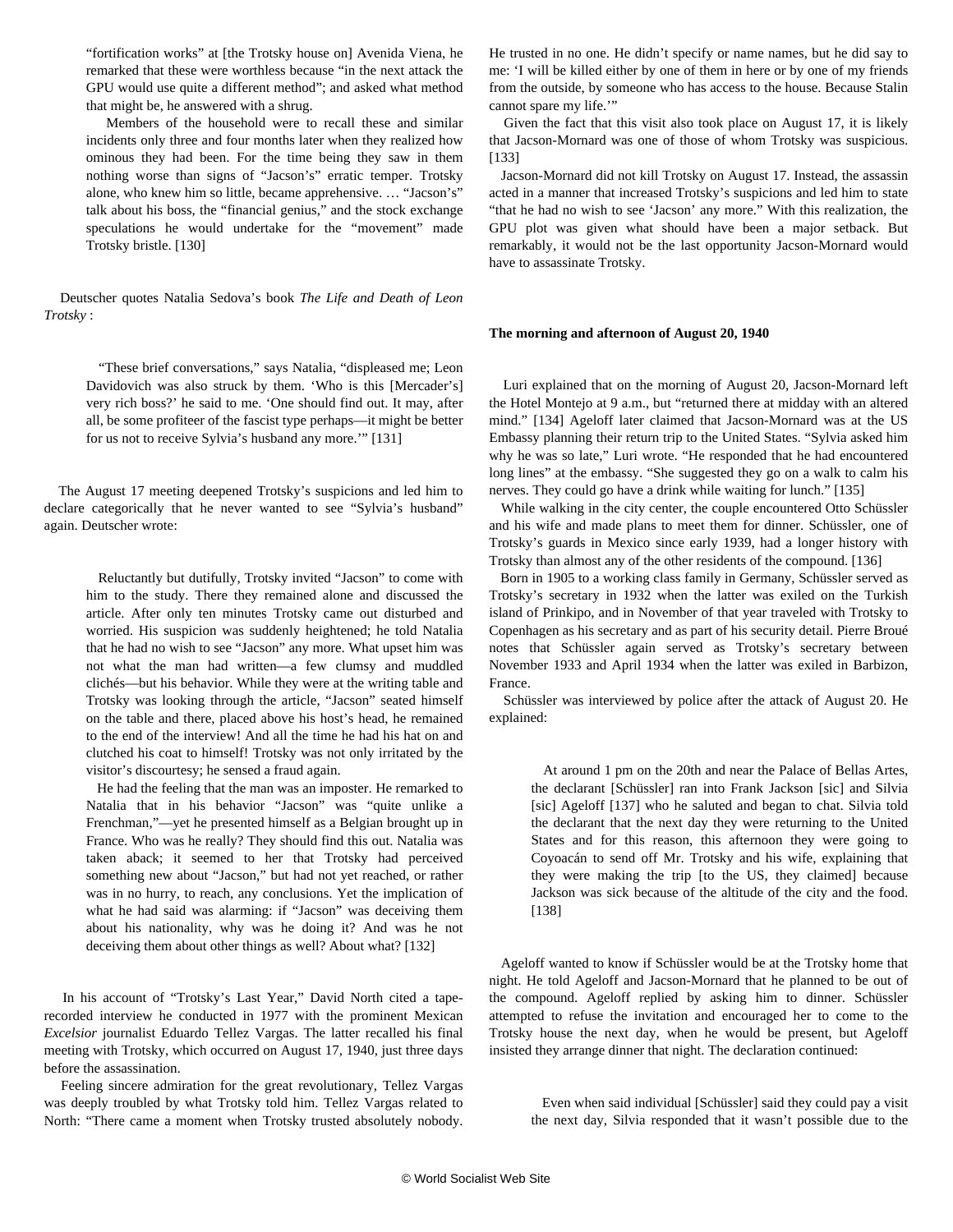hour their plane left and they had to gather their suitcases. She asked the declarant if he was going to be in Coyoacán this evening to say goodbye, he [Schüssler] answering that as this was his day off he would be here in the city, in which case Silvia asked him if he would like to meet them for dinner that night. At the invitation, Jacson said he agreed that at night he could meet. Having accepted the invitation to meet at 7:30 pm at the corner of Francisco Madero Ave. and San Juan de Letran, Jackson said that he did not have time to keep talking and he left. [139]

Luri explained that during the interaction with the Schüsslers:

 He [Jacson-Mornard] continued to act nervously. Suddenly he commented that he had forgotten something important, he turned around and left. Sylvia tried to justify his rudeness due to his poor health: "He is in weak health, without a doubt because of the altitude and the food that he eats. That's why we are leaving." [140]

 Having made the arrangement, Jacson-Mornard and Ageloff returned to the Hotel Montejo. The transcript of a police interrogation later taken of Ageloff reads as follows:

> In response to the question as to what time it was when she last saw Jacson that day, she said it was at approximately 10 minutes after 2 pm, noting that when he stood up she asked him whether he would wear his raincoat, he answered that he knew whether he was taking it or coming back for it, deciding ultimately to go to the closet where it was and take it. [141]

 Hidden in the raincoat was the alpenstock used to commit the crime, as well as a dagger and a pistol.

#### **Schüssler tries to call Trotsky's house**

 Later that evening, at 6:30 p.m., Schüssler and his wife arrived at the Swastica restaurant where they had agreed to meet Ageloff and Jacson-Mornard. Schüssler later told the Mexican police:

 After about 15 or 20 minutes Silvia came, informing him [Schüssler] that she did not know what happened to Jackson [sic] but having eaten together he had left explaining that he had an urgent issue with Mr. Alfredo Viñas … and that he had agreed that he would return later to make the visit to say goodbye to Trotsky and then after go to dinner as they had previously agreed. [142]

 Jacson-Mornard was not at dinner because he was in Coyoacán. He had already arrived at the compound by himself. He told Trotsky and the guards that Ageloff would be arriving shortly to say goodbye before the couple left the next day. [143] The guards allowed him inside. Sylvia usually came to bid farewell before leaving for the US, after all. Based on her past actions, Jacson-Mornard's visit appeared only natural.

 Meanwhile, downtown with Ageloff, Schüssler grew more concerned by Jacson-Mornard's absence. He was able to get Viñas' address from her. This man evidently worked at 1329 or 1331 Paseo de la Reforma. [144] Schüssler told police that Ageloff urged him not to call the Trotsky house to ask if Jacson-Mornard was there:

 Because of the apparent nervousness of Ageloff, he [Schüssler], suggests that they call the Trotsky house to find out if Jackson has gone to say goodbye. However, Sylvia tells him, "Don't do that because I'm sure he won't be there, we already agreed to go together." [145]

 Schüssler took Ageloff to the address where she claimed Mr. Viña's office was located, but the address did not exist. She took them to other addresses, but Jacson-Mornard could not be located.

 Schüssler finally called the compound and learned that Trotsky had been attacked. Upon informing her, Schüssler explained, "Sylvia became very nervous and began to cry." [146] They took a taxi to 55 Calle Viena in Coyoacán.

 Back at Trotsky's home, Mexican police had arrived and Trotsky had been rushed to the hospital. According to Trotsky's Mexican guard Melquiades Benitez Sanchez, Trotsky's escape to the hospital was delayed because Joseph Hansen occupied the phone and "tried unsuccessfully to call the Green Cross." [147] Eventually, another member of the guard, Charles Cornell, was sent running to find a doctor, who arrived 20 minutes later. Critical time had been lost.

Ageloff, now at the compound, appeared to panic. Luri wrote:

 Sylvia, perplexed, ran through the rooms. She had on a white shirt, in the style of a sailor, with a brown coat made of old leather. There was something in her figure that was very childish, underscored by this clothing, which was out of tune with the circumstances. She was like a child lost in the disorder of her own life. Occasionally she interrupted by screaming: "I have only been used!" [148]

#### **Ageloff placed under arrest**

 The Mexicans were not buying Ageloff's play-acting. Octavio Fernández, a leading Mexican Trotskyist and an organizer of Trotsky's home-in-exile, told Mexican academic Olivia Gall what happened when Ageloff arrived at the Trotsky compound: "After the ambulance took Trotsky to 'Mexico' [the hospital], Commander Galindo said to Sylvia, 'You are detained.'"

 Fernández explained that he believed Ageloff was working for the GPU. He explained:

 I convinced him [Commander Galindo] to let me ride in the police car that they were making her get into. It was the driver, Sylvia and me, behind us were commander Galindo and two agents. I had known Sylvia since 1934. I began to try to talk to her. She was crying, suffering an attack of hysteria, and would only repeat and repeat, "why did they let Jacson enter?" "why did they let Jacson enter?" and I said, "But Jacson is your husband, no?" "Yes—she repeated without stopping—but why did they let him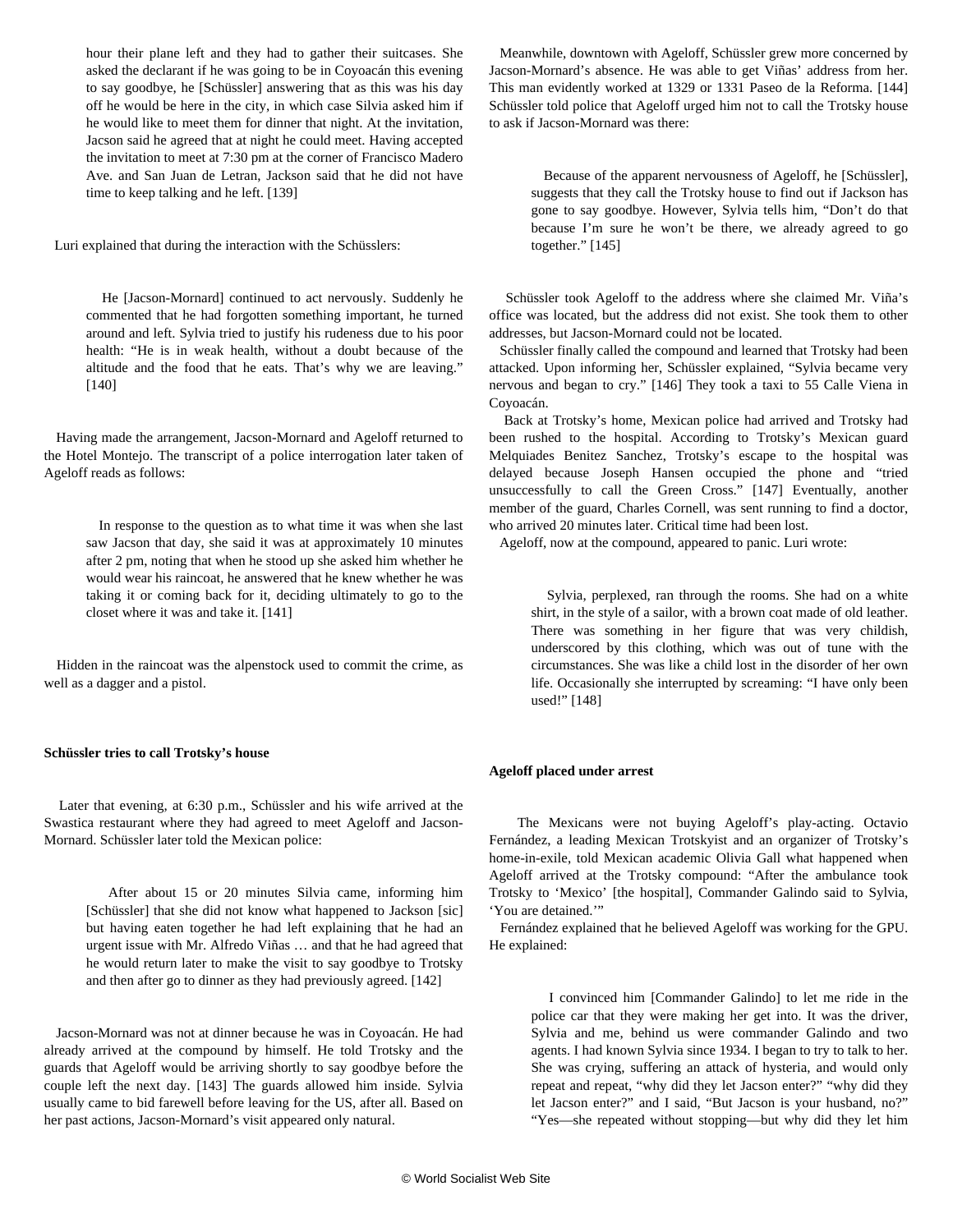enter?" So I knew that she understood something, that she knew at least one reason why we should not have allowed Jacson to enter the house. She could not respond to my questions except with the same answer: that she knew he was mixed up in "suspicious things" with a guy named Bills or something like that, who was located in the Ermita building. … "But if you know that, if after the trial [of Siqueiros, for the May attempt] they published that Siqueiros had an office in the Ermita building, why not warn us?" She did not answer. We arrived at the precinct, they took her, and I could not talk to her anymore. [149]

#### **After the attack: Ageloff feigns hysteria**

 After arresting Ageloff and Jacson-Mornard, the Mexican police separated them and attempted to question each individually. By employing this standard police tactic, the authorities hoped to compare the two sets of answers to determine whether the suspects' stories conformed to one another and to use the inconsistencies as leads to advance the investigation.

 Upon his arrest, Jacson-Mornard's immediate response to questioning was to deny any connection to the GPU and claim he was a disgruntled Trotskyist who attacked Trotsky when the latter opposed his marriage to Ageloff. Again, Sylvia's name appears at the center of his lie.

 Sylvia Ageloff was non-responsive when police attempted to question her. Luri wrote, "Sylvia spent the days after the attack in bed, without taking off the white sailor's blouse. When anyone entered the room, she immediately screamed and turned her shoulder." [150]

 The FBI and Mexican police each attempted to interview her, to no avail. On August 22, George Shaw of the US Consulate in Mexico "attempted to speak to her, but she fell into a nervous crisis." [151]

 The Mexican police believed she was faking her hysterics to avoid answering questions and to block the investigation. Doctor Moisés Orozco, the medical official who was assigned to attend to Ageloff while she was detained, told the Mexican newspaper *Novedades* on August 24 that he had no doubt Ageloff was "a great comedian." Doctor Orozco explained that Ageloff's heart rate did not increase when she feigned panic, which showed she was lying, since individuals suffering extreme stress, anxiety or panic attacks see an increase in heart rate. [152] Doctor Orozco told *Novedades*:

 She is a professor of psychology. With her knowledge she knows how to avoid interrogatories and how to present herself as the victim. She knows the psychology of those who are interrogating her better than they know hers, that's what you must understand. Her pulse is normal when the attacks come, which shows it is exclusively a trick. [153]

 On August 26, *Novedades* published another article explaining: "As the days go by, and considering the strange attitude adopted by this woman, her supposed attacks of hysteria and the circumstances that concur in the life and miracles of the assassin of the former Red Commissar of Soviets, it is becoming more difficult to believe her innocence." [154]

 Ageloff's dime store hysterics were clearly staged. She delayed the police investigation and obstructed their efforts to confront Jacson-Mornard with her version of events. This gave Jacson-Mornard time to gather his nerves and put together the alibi he had developed with his GPU handlers in New York City.

#### **Ageloff's initial interviews with Mexican police**

 Ageloff eventually began to respond to questions. The investigation was overseen by Leandro Sanchez Salazar, who conducted several interviews with Ageloff and had the opportunity to study her demeanor and compare her answers to the facts produced in the early stages of the investigation.

 He became convinced of her guilt as a GPU accomplice of Jacson-Mornard. Luri explained:

 Colonel Leandro Salazar, who was in charge of the investigation, ordered a guard to watch Sylvia Agleoff as though she had been an accomplice in the assassination. He thought there could not be someone so naïve to not understand what was taking place around her. How could she believe that Ramón was a sports journalist who neither attends sporting competitions nor ever wrote a line about sports? How did she not suspect that the man who in Paris had passed as a journalist had in Mexico, under the circumstances, tried to pass as a mechanical engineer, a mining engineer specializing in diamonds (as he told Natalia Sedova) or a sugar and oil salesman (as he told Otto Schüssler)? How could she not doubt him with all of his diverse identities and implausible stories, like that of the Argus agency? Sylvia answered all of these questions in a completely bewildered manner. [155]

 Other police officials leading the investigation began to draw the same conclusions. On August 26, the English-language *Palm Beach Post* "reported that, according to the chief of police, José Manuel Núñez, she [Ageloff] was 'probably' implicated in the facts.'" [156] It appeared increasingly likely that her detention would be of a longer duration.

 On August 30, Sylvia Ageloff's employer fired her for her role in the attack. William Hodson, head of the New York Department of Social Welfare, "officially communicated that he had rescinded her work contract because her vacation had concluded six days before and there had been no word as to her return to work, and for the publicity that surrounded what occurred in Mexico. Hodson declared to the press that this is what had to happen, given the low moral turpitude of Sylvia." [157]

#### **Ageloff and Mercader's face-to-face confrontation**

 On one occasion as part of their investigation, the police brought Ageloff and Jacson-Mornard into the same room in order to test how they would respond to seeing one another face-to-face for the first time since the 20th. When confronted with one another, Jacson-Mornard sunk his head in his hands and begged police to take him away. Ageloff became hysterical again and refused to ask him any questions about their relationship or to explain the lies he had told her over the course of their time together. She, too, demanded the meeting be brought to an end.

 Had she been interested in exposing his ties to the GPU, Ageloff would have used their face-to-face interaction to confront him about the many instances that now would have unmistakably showed he was a GPU agent. Of all the people in the SWP who knew him, she was best positioned to press him on the inconsistencies in his story. She could have asked him about the Ermita incident, about the March 1940 Stalinist rally she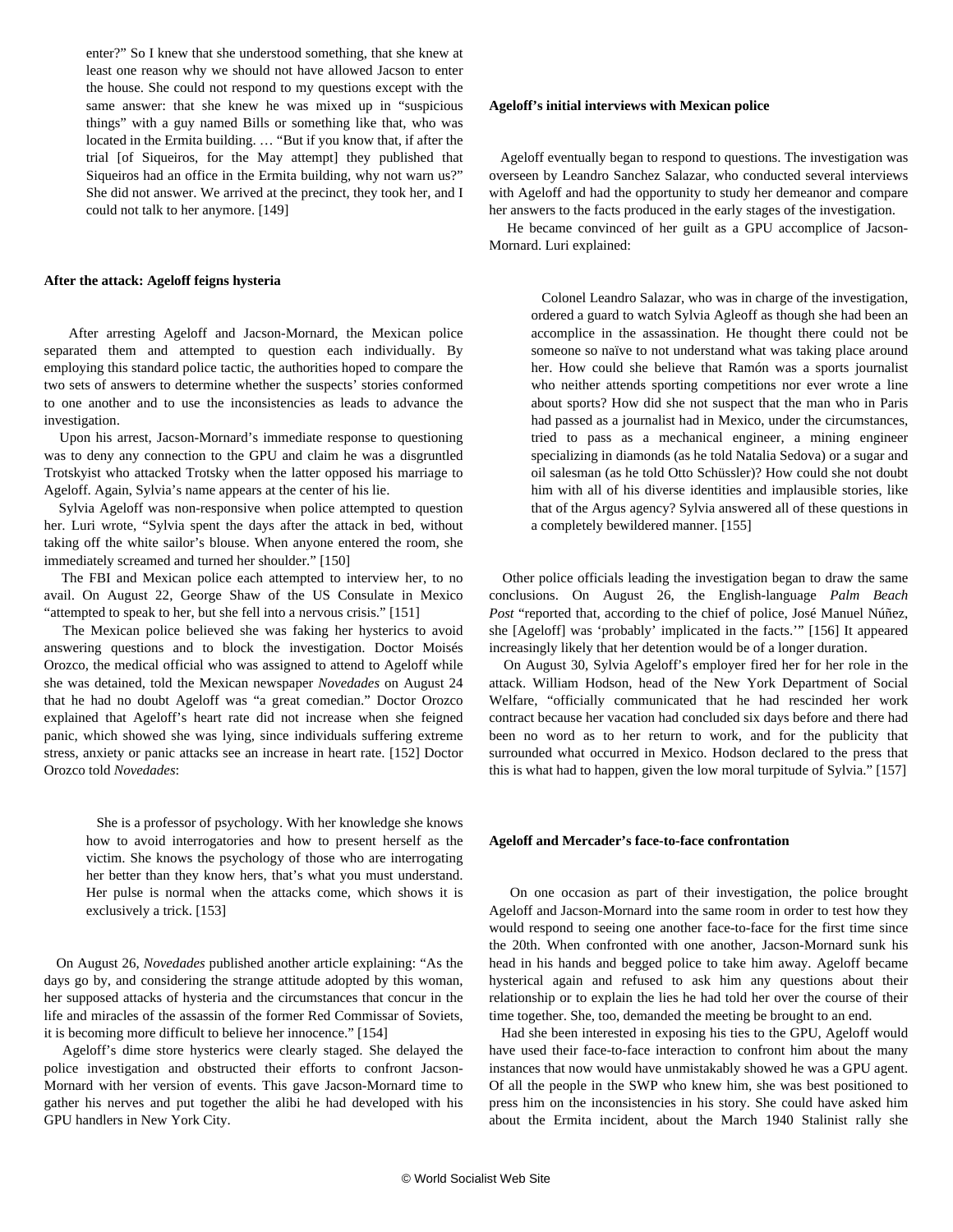claimed to have attended with him, about his presence at the 1938 founding conference of the Fourth International, about the Argus Press, or about his parents and his access to money. She could have confronted him about the people he knew who may have also been involved. All of this would have greatly benefited the police investigation and provided the Mexican authorities with critical leads.

 But instead, she screamed: "Take this murderer away from me. Kill him! He has murdered Trotsky! Kill him! Kill him!" [158]

 This was consistent with the aim of the Stalinists, who, according to Gorkin, wrote Jacson-Mornard's false confession statement hoping it would incite Trotsky's guards to kill him and prevent him from speaking. Immediately after driving the alpenstock into Trotsky's skull, Jacson-Mornard himself said to Trotsky's guards, "Kill me! Kill me once for all. I don't deserve to live. Kill me. I did not do it on the order of the GPU, but kill me." [159]

 By demanding his death, not only did Ageloff impede the investigation, she was also acting in a manner that was entirely inconsistent with how a member of the Trotskyist movement would have behaved under the circumstances.

 By 1940, Ageloff had a six-year history in socialist politics and presented herself as a loyal Trotskyist. Her activity spanned the years of the Stalinist Great Terror, when the Trotskyist movement denounced the Stalinist method of systematically murdering political opponents and characterized it as an expression of the counterrevolutionary nature of the Stalinist bureaucracy. The Trotskyist movement opposed these methods not with terrorism, violence and physical retribution, but with the methods of political exposure and education. For this reason, Trotsky himself ordered his guards to keep his assailant alive after the attack so that the GPU's role could be exposed: "Tell the boys not to kill him. … He must talk." [160]

 Ageloff, in contrast, demanded he be killed and silenced. This grandstanding much more closely resembled the response of a Stalinist than a member of the Trotskyist movement. It was not the response of someone who was interested in eliciting information as to who the assassin really was and with whom he was working.

 Trotsky's assassination robbed the world working class of the greatest living representative of the 1917 Russian Revolution.

*To be continued*

\*\*\*

Notes:

 [Original sources not shown are available in [Part one](/en/articles/2021/02/06/sylv-f06.html) or [Part two](/en/articles/2021/02/06/sylv-f07.html)] [94] FBI report of J. Edgar Hoover dated August 24, 1940.

[95] Luri, p. 245.

[96] Sanchez Salazar, p. 136.

[97]Ibid., pp. 219–20.

[98] Ibid., p. 220.

[99] FBI report of August 23, 1940.

[100] FBI report of September 13, 1940, by Agent N.O. Scott.

[101] Puigventós at location 2,541.

[102] FBI report for B.E. Sackett dated September 4, 1940.

[103] Memorandum from US Consulate General in Mexico City, September 1, 1940.

[104] Volkogonov, p. 459.

[105] Ibid., p. 456.

[106] Puigventós at location 4,503.

[107] Ibid. at location 4,526.

[108] Ibid. at location 4,545. Citing Dirreción General de Investigaciones Políticas y Sociales, Caja 127. Expediente 27, páginas 108–09.

[109] Puigventós at location 4,503.

[110] Deutscher, p. 497.

[111] Puigventós at location 4,527.

 [112] Ibid. Referencing Archivo General de la Nación. Tribunal Superior de Justicia del DF Año 1940. Caja 3,265. Folio 602993, página 41.

[113] Ibid. at location 4,546.

[114] Ibid. at location 4,503.

[115] "What flights used to cost in the 'golden age' of air travel," *Travel+Leisure*, August 13, 2017, available [here.](https://www.travelandleisure.com/airlines-airports/history-of-flight-costs)

[116] FBI Report of Agent R.N. Hosteny, September 25, 1940.

 [117] "Overnight Air Service to Mexico City to Start," *Washington Evening Star*, February 26, 1940. Available [here](https://chroniclingamerica.loc.gov/lccn/sn83045462/1940-02-26/ed-1/seq-19/).

[118] FBI Report of Agent R.N. Hosteny, September 25, 1940.

[119] Ibid.

 [120] "The Smith Act trial and government infiltration of the Trotskyist movement," Eric London, *World Socialist Web Site*, December 8, 2016, available [here.](/en/articles/2016/12/08/secu-d08.html)

[121] Puigventós at location 4,532.

[122] Ibid at location 4,546.

[123] Ibid.

[124] Barrón Cruz, p. 165.

 [125] " [Natalia Trotsky Answers A Foul Slander](https://archiverebelle.org/pages/36480?main_page=66&search%5Bnames%5D%5B%5D=Socialist+Appeal)," *Socialist Appeal*, October 26, 1940.

[126] Luri, p. 245.

[127] " [Natalia Trotsky Answers A Foul Slander](https://archiverebelle.org/pages/36480?main_page=66&search%5Bnames%5D%5B%5D=Socialist+Appeal)."

 [128] L. Mercader, G. Sanchez, *My Brother Killed Trotsky* (Moscow: Kuchkovopole, 2011[Russian edition]), p. 159.

[129] " [Natalia Trotsky Answers A Foul Slander](https://archiverebelle.org/pages/36480?main_page=66&search%5Bnames%5D%5B%5D=Socialist+Appeal)."

[130] Deutscher, p. 497.

[131] Ibid., pp. 497–98.

[132] Ibid., p. 498.

 [133] David North, " [Trotsky's Last Year, Part Six](/en/articles/2020/09/08/ann6-s08.html)," *World Socialist Web Site*, September 8, 2020.

[134] Luri, p. 246.

[135] Ibid., pp. 246-47.

[136] See Trotskyana biography of Otto Schüssler, available [here.](https://www.trotskyana.net/Trotskyists/Bio-Bibliographies/bio-bibl_schuessler.pdf)

[137] The Mexican police regularly spell "Jacson" as "Jackson" and "Sylvia" as "Silvia."

[138] Barrón Cruz, p. 47.

[139] Ibid.

[140] Luri, p. 247.

[141] Barrón Cruz, p. 166.

[142] Ibid., pp. 47–48.

 [143] Joseph Hansen, "With Trotsky Until the End," *Fourth International Magazine*, October 1940, p. 117.

[144] Barrón Cruz, p. 48.

[145] Ibid.

[146] Ibid.

[147] Ibid., p. 53.

[148] Luri, pp. 250–51.

[149] Gall, pp. 354–55.

[150] Luri, p. 261.

[151] Ibid., p. 262.

 [152] For example, the UK's National Health Service explains, "The physical symptoms of a panic attack are caused by your body going into 'fight or flight' mode. As your body tries to take in more oxygen, your breathing quickens. Your body also releases hormones, such as adrenaline, causing your heart to beat faster and your muscles to tense up." Available [here.](https://www.nhsinform.scot/healthy-living/mental-wellbeing/anxiety-and-panic/are-you-having-panic-attacks)

[153] Luri, p. 262. [154] Ibid., p. 264. [155] Ibid., p. 252. [156] Ibid., pp. 264–65. [157] Ibid., pp. 267-68.